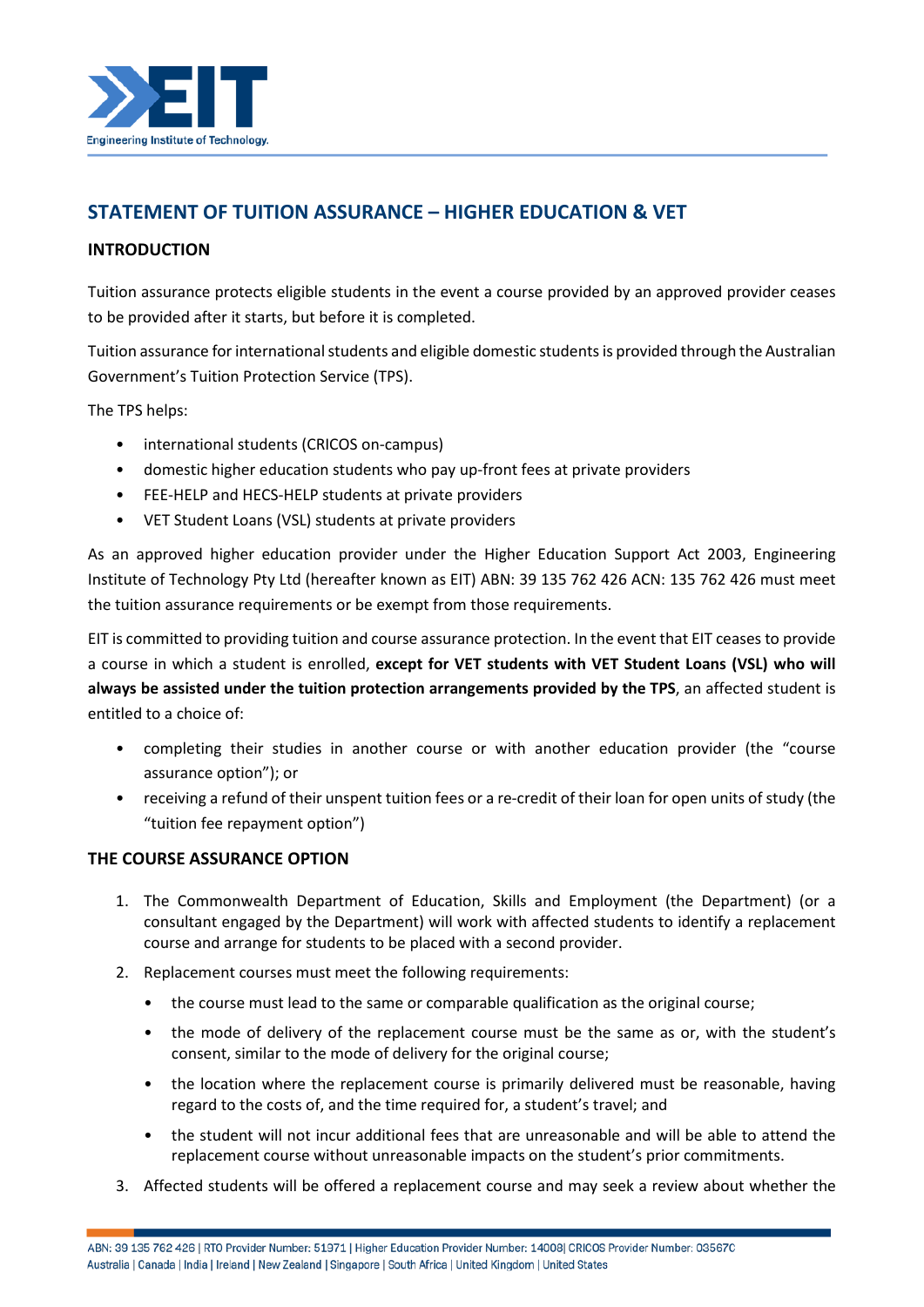

course offered to them meets the requirements for replacement courses.

- 4. A student who accepts the replacement course offered will not be required to pay the second provider for the replacement components of the replacement course. However, the fees payable for the remainder of the replacement course may be different from the fees payable for the original course.
- 5. The student will also receive course credits for parts of the original course successfully completed by the student, as evidenced by a copy of a statement of attainment or other Australian Qualifications Framework certification document issued by the course provider or an authorised issuing organisation in accordance with the Australian Qualifications Framework.
- 6. Each affected student will have a period of six (6) months in which to accept the replacement course offer. The Department may extend that period in circumstances that justify an extension.
- 7. If an affected student enrols in a course that is not a replacement course, the student may be required to pay additional tuition fees, and might not receive the course credits the student would have received if the student had enrolled in a replacement course.

#### **THE TUITION FEE REPAYMENT OPTION**

Under the Tuition Fee Repayment Option, EIT undertakes to pay the student the total of any up-front payments already paid by the student for any units of study the student has commenced but not completed because the course ceased to be offered.

#### *Tuition Protection Arrangements for HELP and VSL students*

In the event of a course or provider default, HELP (FEE-HELP , HECS-HELP) and VSL students will be assisted to continue their studies with a replacement provider in an equivalent or similar course or receive a loan recredit for the units of study they had received a HELP loan for and were undertaking when their provider defaulted. Further information for HELP and VSL students is available on the [TPS website.](https://www.dese.gov.au/tps)

#### *Tuition Protection Arrangements for Fee Paying, Domestic Higher Education Students*

Domestic up-front fee-paying students studying higher education with private education providers are eligible for tuition protection assistance if the course has not commenced, or ceases after commencement but before completion, and the student has not previously withdrawn.

If you are a domestic up-front fee-paying higher education student who is unable to complete your course due to your higher education provider defaulting (ceasing to commence or deliver your course or closing entirely), you will be assisted under tuition protection arrangements.

If your provider defaults, your provider is required to offer you the choice of either:

- a) assistance to move to another education provider who is delivering the same or a similar course. You can complete your studies at this new provider and not be charged for replacement units, OR
- b) getting a refund of the tuition fees for the units of study you had paid for and were unable to complete when your provider defaulted.